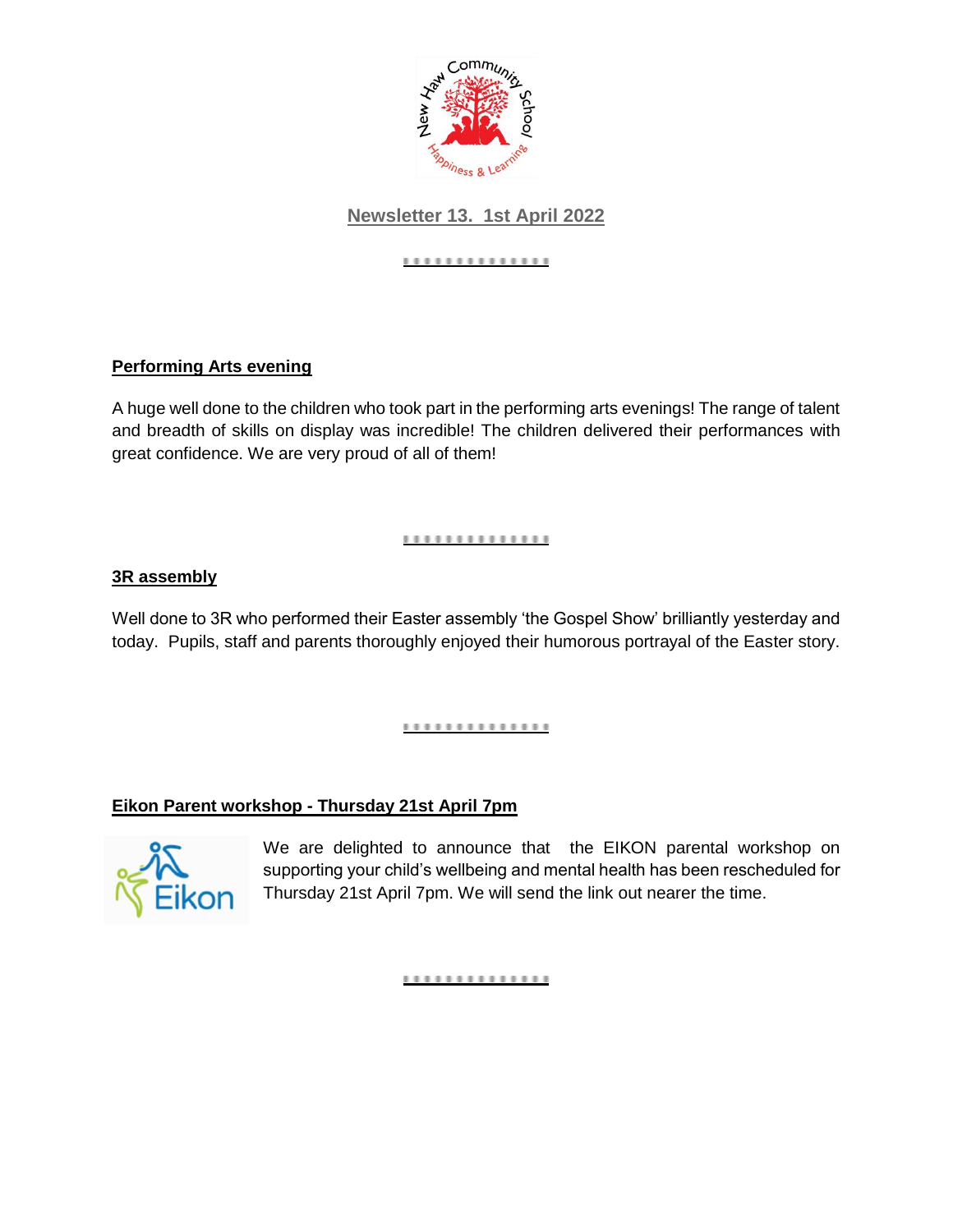## **Show and Share**

Thank you to all who attended our Show and Share yesterday. It was wonderful to welcome you all back!



#### ..............

### **Parent Survey**

Thank you to all the parents who responded to our questionnaire earlier this term. A summary of the responses was sent out yesterday. Alternatively it can be found on our website under 'Letters to Parents'.

#### <u>..............</u>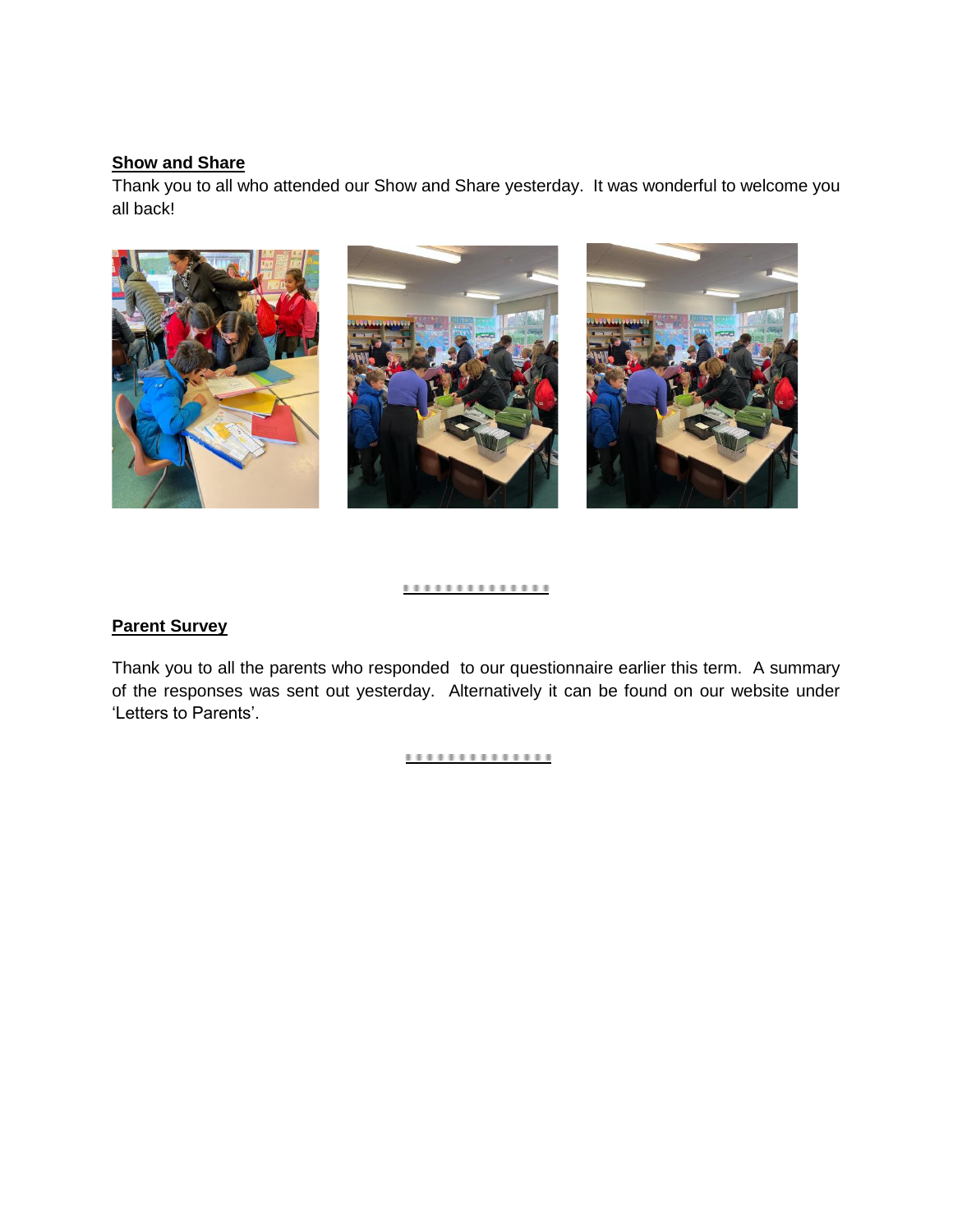## **Headteacher Awards**

Congratulations to the following children who have recently received a Headteacher Award for progress, improvement or academic excellence. These awards are made at the end of each half term and can be awarded for improvements in behaviour/attitude or for academic excellence.

| 3D                             | 3R                              | 3G                       | 4M                      | 4C                            | 4R          |
|--------------------------------|---------------------------------|--------------------------|-------------------------|-------------------------------|-------------|
| Emilia<br>Plowright            | Jake<br><b>Brunning</b>         | Sasha<br>Salman          | Sophie Hulse            | <b>Toby Lane</b>              | Sienna Todd |
| Jack O<br>Connor               | Jessica<br>Davis                | <b>Jack</b><br>Anderson  | Abraham<br>Searle-Joyce | Ruby<br>Andrews               | Ellis Hynds |
|                                |                                 |                          |                         |                               |             |
| 5V                             | <b>5A</b>                       | 5F                       | 6C                      | 6M                            | 6L          |
| <b>Bradley</b><br><b>Baker</b> | <b>Bruce</b><br><b>Saunders</b> | <b>Natalie</b><br>Duncan | <b>Vinny Melson</b>     | Kallen<br>Oxborough-<br>Hyman | Indi Melson |

#### <u>..............</u>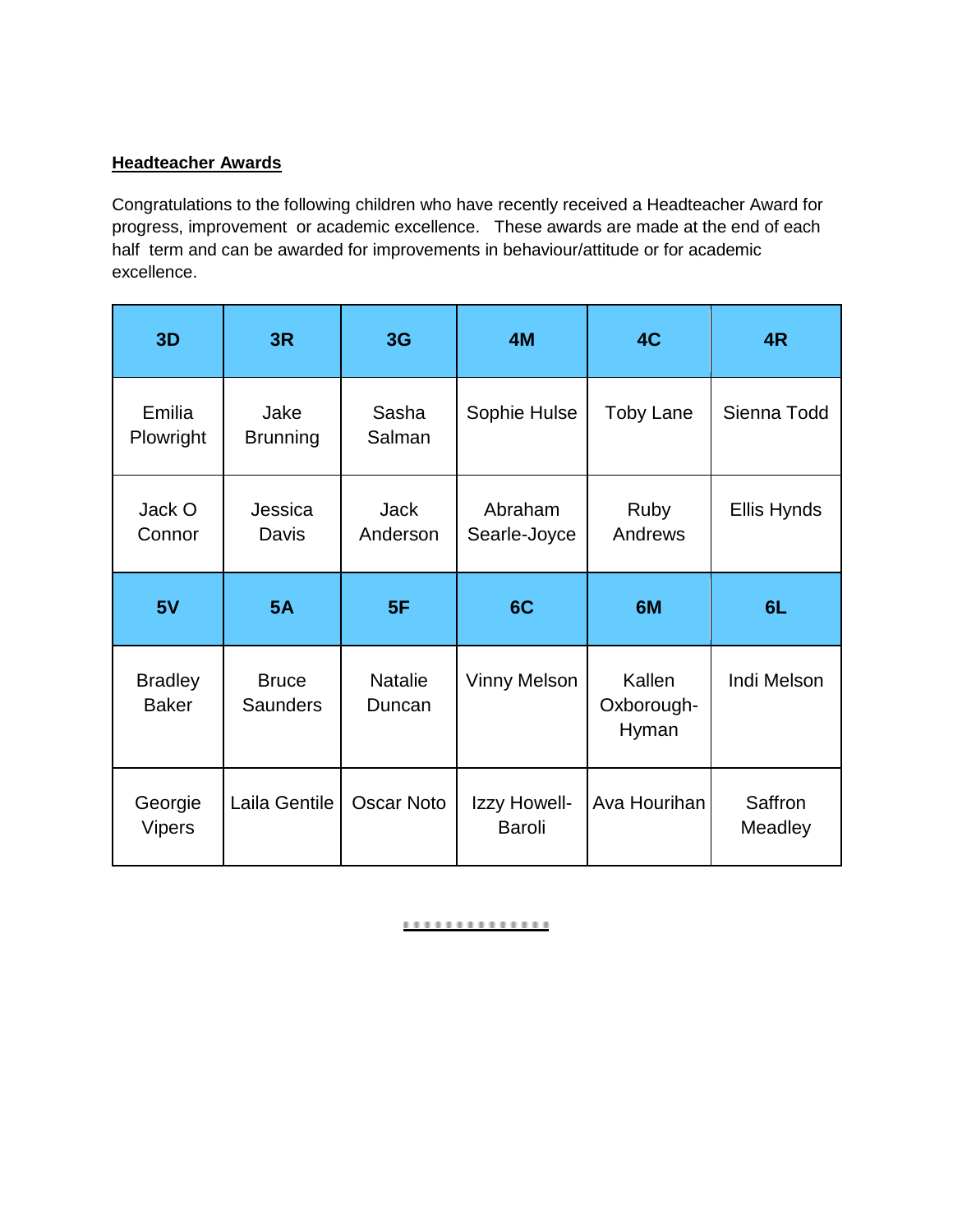# **School diary**

| <b>Tuesday 19th April</b>   | <b>School resumes</b>               |
|-----------------------------|-------------------------------------|
|                             | <b>Y4 Bikeability</b>               |
| <b>Wednesday 20th April</b> | <b>Y4 Bikeability</b>               |
| <b>Thursday 21st April</b>  | <b>Y4 Bikeability</b>               |
|                             | Eikon parent workshop 7pm (online)  |
| <b>Friday 22nd April</b>    | Y4 swimming                         |
| <b>Friday 29th April</b>    | 5V class assembly                   |
| <b>Monday 2nd May</b>       | <b>Bank holiday - school closed</b> |
| <b>Friday 6th May</b>       | 5A class assembly                   |
| <b>Friday 20th May</b>      | <b>Class photos</b>                 |
| $23rd - 27th$ May           | Y6 - PGL Osmington Bay              |
| <b>Thursday 9th June</b>    | 4C class assembly                   |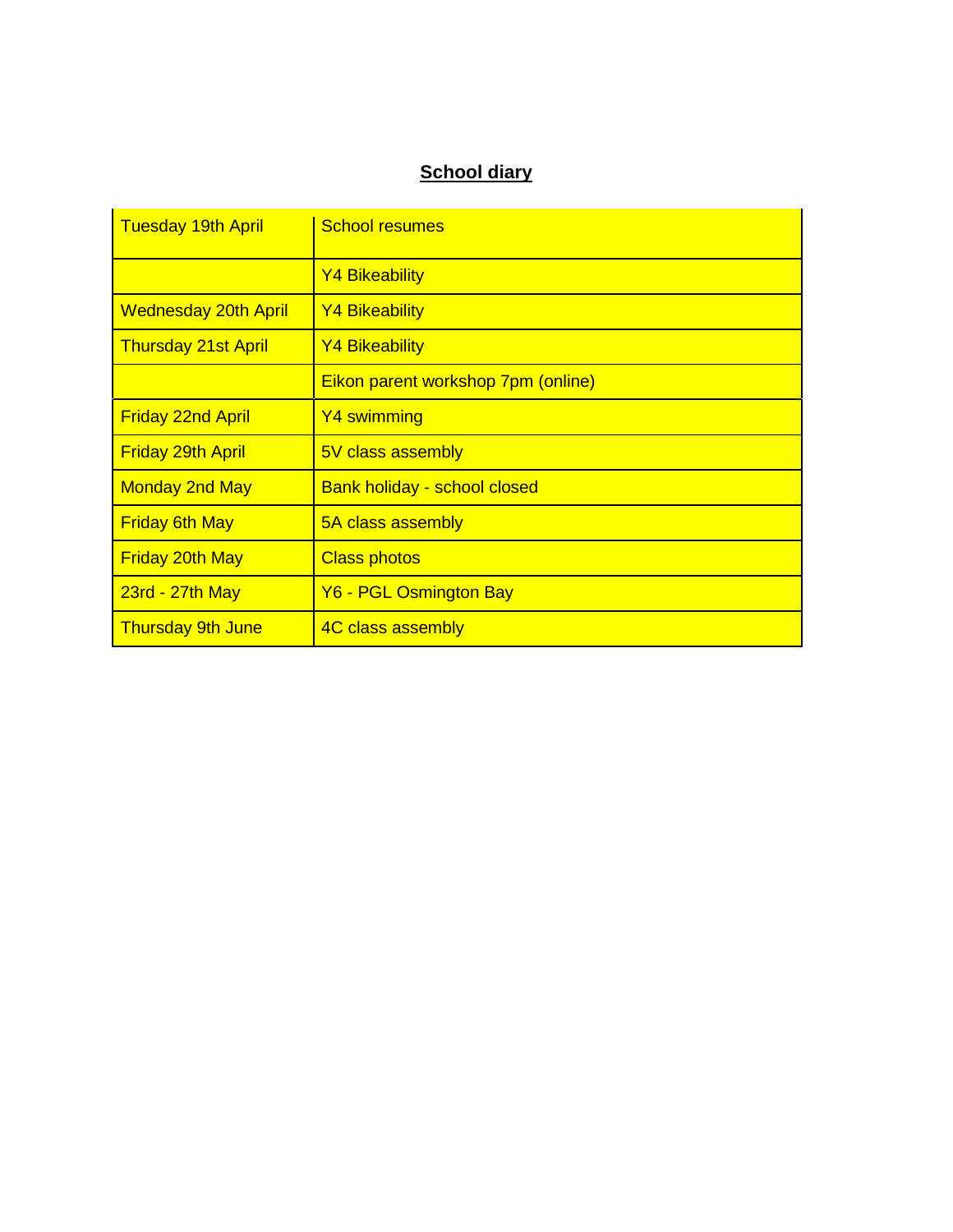

Open Letter to All Parent and Carers - from Surrey County Council's Director of Public Health and Director of Education and Lifelong Learning

31 March 2022

Dear Parents and Carers.

We wanted to take the opportunity to update you as the Spring Term draws to a close and the government removes the remaining COVID-19 domestic restrictions.

In partnership with our schools and education settings, we remain fully committed to providing every child and young person with the best possible learning experience. The global pandemic is not yet over and we know that adaptations to the delivery of the curriculum and support will need to continue into the future to achieve the best wellbeing and learning outcomes for your child.

We are seeking your support and commitment with ensuring that your child attends their education setting regularly. Good attendance provides our children with access to the richness of the on-site curriculum and enrichment opportunities, the face-toface attention of teachers and support staff, the enjoyment of social interactions with their friends, and where it is needed, additional and targeted learning and pastoral support. If you, or your child, are struggling with good attendance, we encourage you to reach out to your school/education setting.

Our education leaders are committed to continuing on-site learning for all our children and young people even though COVID-19 rates remain high across the county. We thank you for your continuing support and patience as our schools and education settings continue to respond to the challenge of COVID-19 cases; we know that some children and young people have continued to experience disruption due to COVID-19 related staff absences this term, regrettably, this may continue into the Summer Term if rates remain high and access to cover staff for teaching and learning continues to be limited in areas where demand is high.

Schools and education settings continue to do all they can to reduce infection transmission and there are steps you and your family can do to help us reduce the risk of catching and spreading COVID-19:

- Take the opportunity during the holiday period to get vaccinated this is available to everyone aged 12 and over (and some children aged 5 to  $11)$
- Let fresh air in if you are meeting others indoors, or alternatively meet up outside
- Consider wearing a face covering in crowded, enclosed spaces
- Stay at home if you are unwell avoid contact with others if you have COVID-19 symptoms or have tested positive.
- Wash your hands and following advice to 'Catch it, Bin it, Kill it'